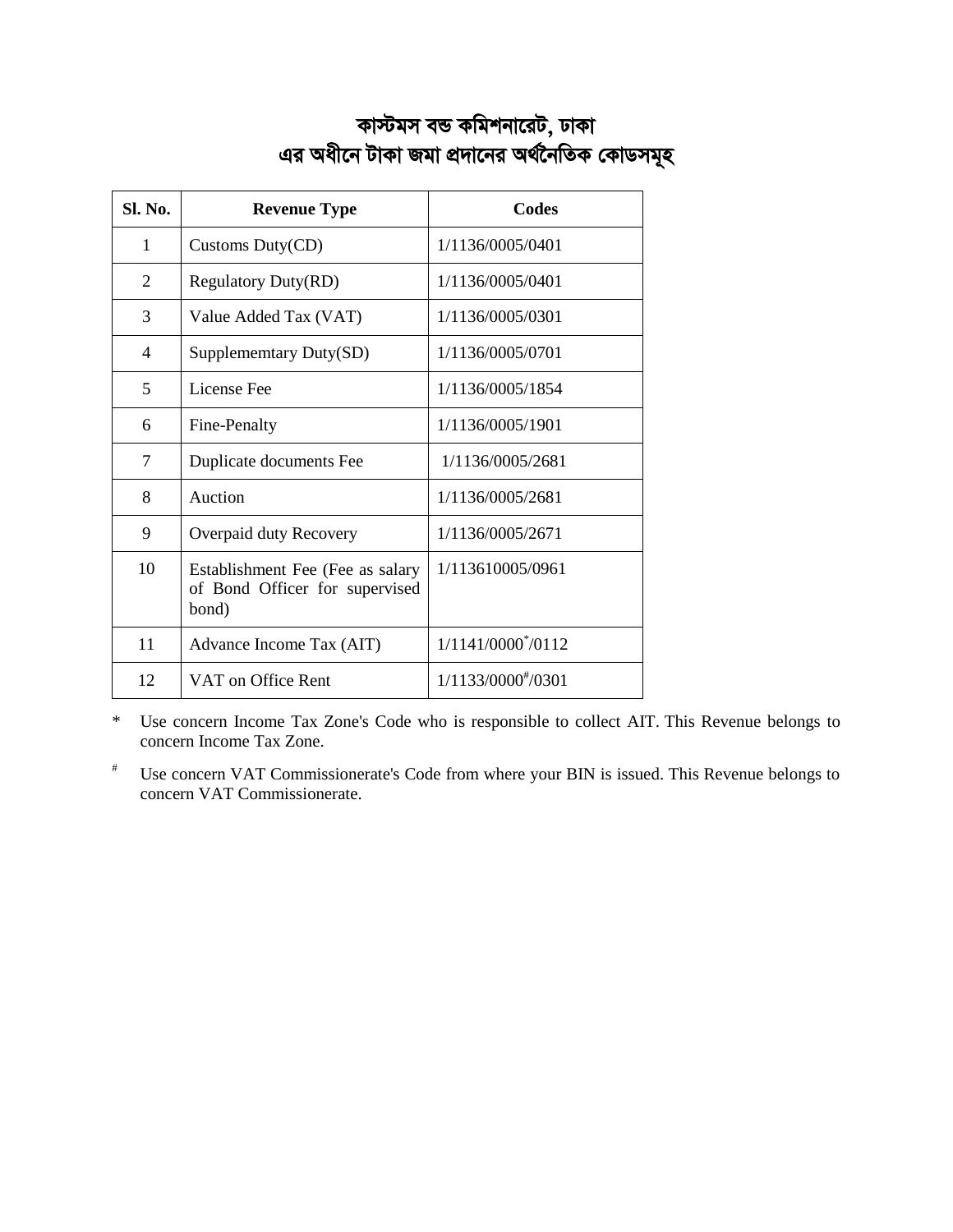# কাস্টমস বন্ড কমিশনারেট, ঢাকা এর বিভিন্ন কাজে ব্যবহৃত স্ট্যাম্প ডিউটির পরিমাণ

## **Proper Stamp Duty to be paid for different activities done in Customs Bond Commissionerate, Dhaka**

| <b>Sl. No.</b> | <b>Activities</b>                                                                                        | <b>Stamp Duty (Tk)</b>     |
|----------------|----------------------------------------------------------------------------------------------------------|----------------------------|
| 1              | <b>General Bond or Customs Bond</b>                                                                      |                            |
|                | (a) Amount does not exceed 20 lakh taka                                                                  | 1000.00                    |
|                | (b) Amount exceeds 20 lakh taka                                                                          | 2000.00                    |
| $\overline{2}$ | <b>General Application</b>                                                                               | 10.00                      |
| 3              | Undertaking                                                                                              | 300.00                     |
| 4              | Deed                                                                                                     | 300.00                     |
| 5              | Agreement                                                                                                | 300.00                     |
| 6              | Guarantee                                                                                                | 300.00                     |
| $\tau$         | Affidevit                                                                                                | 200.00                     |
| 8              | <b>Power of attorney</b>                                                                                 |                            |
|                | (a) Specific power for a single transaction                                                              | 200.00                     |
|                | (b) General power for not more than 5<br>person for more than one transaction                            | 400.00                     |
|                | (c) General power for more than 5 person<br>but not more than 10 person for more than<br>one transaction | 800.00                     |
| 9              | <b>Indemnity Bond</b>                                                                                    | 200.00                     |
| 10             | Lease (any agreement to-let or sub-let)                                                                  |                            |
|                | (a) Lease for upto 5 years                                                                               | 2% of the                  |
|                |                                                                                                          | consideration              |
|                | (b) Lease exceeds 5 years                                                                                | 3% of the<br>consideration |
| 11             | <b>Promissory Note</b><br>(when payable<br>on<br>demand)                                                 |                            |
|                | (a) Amount does not exceed Tk. 2000.00                                                                   | 10.00                      |
|                | (b) Exceed 2000.00 but not exceeds Tk.<br>10,000.00                                                      | 20.00                      |
|                | (c) In any other case                                                                                    | 50.00                      |
| 12             | <b>Partnership Deed</b>                                                                                  |                            |
|                | (a) Capital does not exceed 50,000.00 Tk                                                                 | 1000.00                    |

(As per Schedule I of Stamp Act, 1899, as ammended by Finance Act, 2012)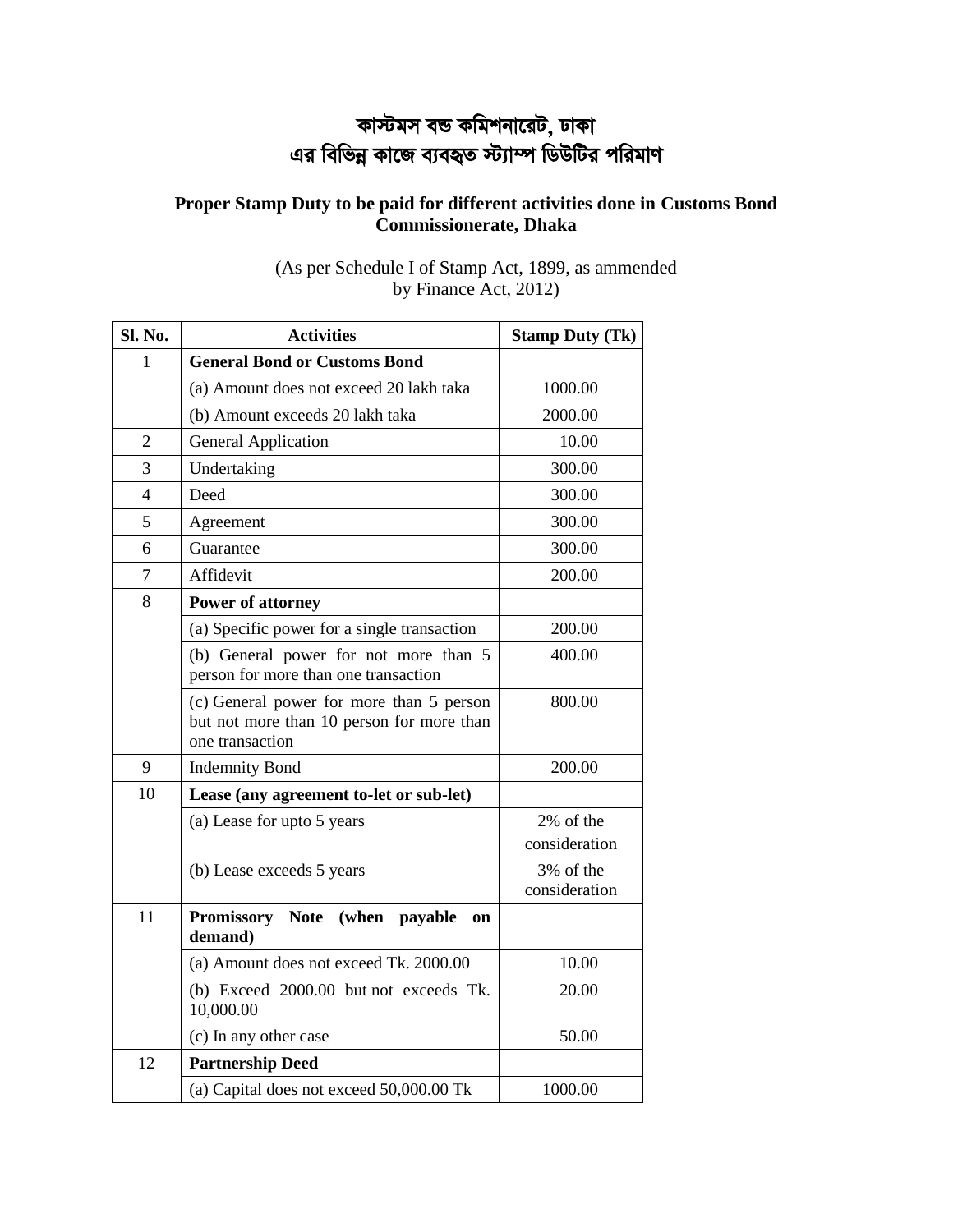| <b>Sl. No.</b> | <b>Activities</b>     | <b>Stamp Duty (Tk)</b> |
|----------------|-----------------------|------------------------|
|                | (b) In any other case | 2000.00                |

# *কাস্টমস ব*ন্ড কমিশনারেট, ঢাকা এর বিভিন্ন কাজে ব্যবহৃত দলিলাদির তালিকা

# **Documents for Different Activities Written by Administrator**

Thursday, 20 September 2012 19:01

## **Documents Needed for Changing of Ownership**

- a) Decision of the Company's Board meeting regarding change of ownership.
- b) Approved changed structure of ownership by  ${}^{1}$ BIDA.
- c) Approved form-XII & 117 by Joint stock company.
- d) Name of the new owner, father's name, designation, present and permanent address, specimen signature, photo to be notarized in a proper value of non-judicial stamp and the undertaking of bearing all debt incurred in the past or may incur in future.
- e) National ID or Passport of the new owner.
- f) NOC from Lien bank and the ability of the bonder for accomplishing the bond will be certified by the lien bank.
- g) A General bond of 3 cr Tk in a non judicial stamp of 2000 TK to be submitted by new owner as per section 86 ; and replacement of General Bond or issuance of new General Bond depends upon the bonding period.

## **Documents Needed for Shifting Location of Factory**

## **Approval of temporary shifting of the factory will be given after getting all the following documents:**

- a) Decision of the Company's Board meeting regarding change of ownership.
- b) Approved changed structure of ownership by  ${}^{1}$ BIDA.
- c) Approved form-XII & 117 by Joint stock company.

*1 BOI Now BIDA, Starts Functioning from 28.08.2016*

- d) Name of the new owner, father's name, designation, present and permanent address, specimen signature, photo to be notarized in a proper value of non-judicial stamp and the undertaking of bearing all debt incurred in the past or may incur in future.
- e) National ID or Passport of the new owner.
- f) NOC from Lien bank and the ability of the bonder for accomplishing the bond will be certified by the lien bank.
- g) A General bond of 3 cr Tk in a non judicial stamp of 2000 TK to be submitted by new owner as per section 86; and replacement of General Bond or issuance of new General Bond depends upon the bonding period.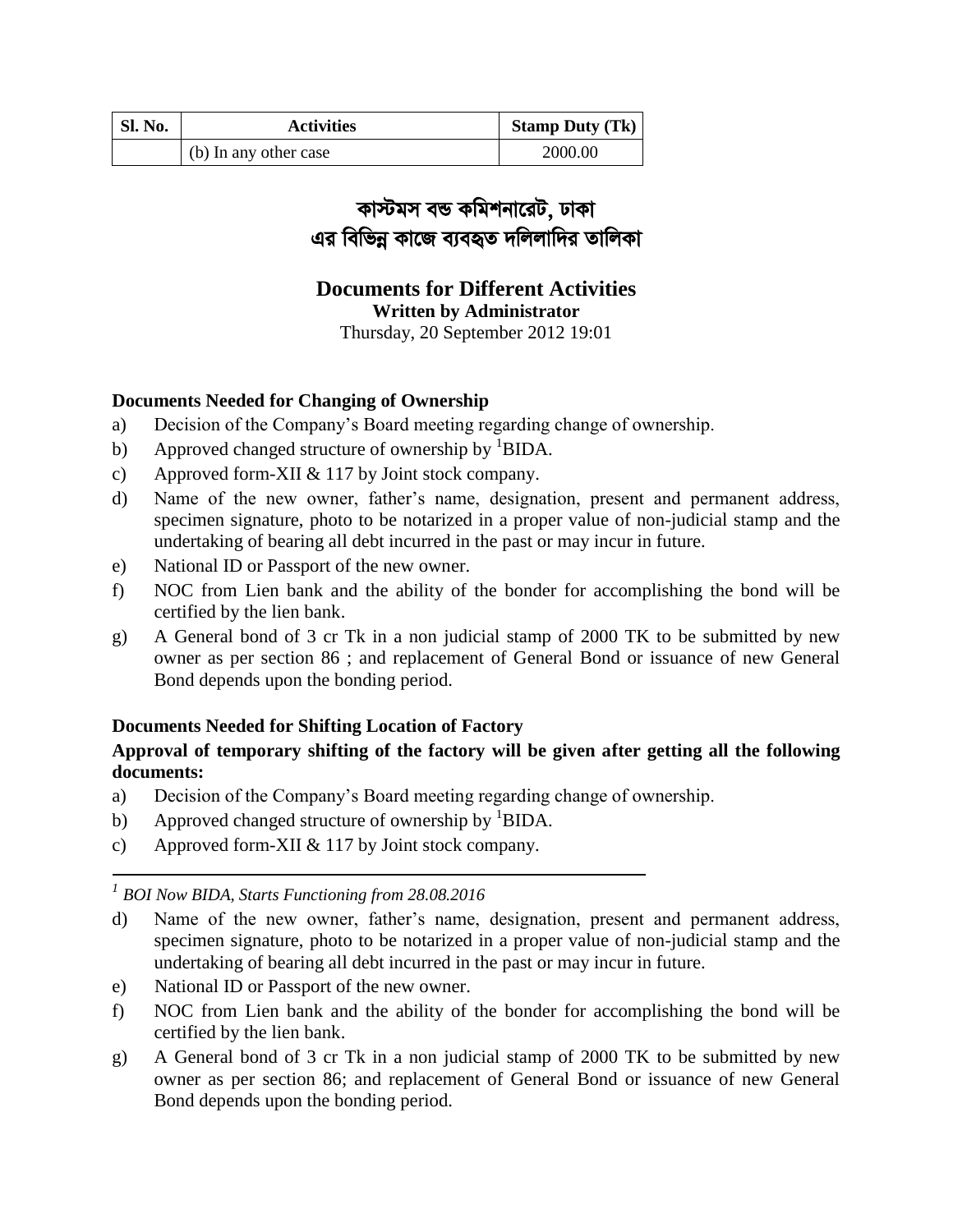- a) Attested copy of agreement of factory rent or ownership document.
- b) Layout plan and approved design of the factory.
- c) Trade Licensee.
- d) Recommendation from related association or chamber.
- e) NOC from Lien bank.
- f) An undertaking in a non judicial stamp related to the fact that the owner has to bear all the liabilities of damaged machinery, raw materials and produced goods incur during shifting of the factory.

## **Final approval should be taken within two months from the temporary shifting of the factory by submitting following documents:**

- a) A copy of VAT registration certificate including new address.
- b) A copy of IRC and ERC including new address.
- c) A copy of Income Tax returns including new address.
- d) A copy of corrected registration from BOI.
- e) A copy of Fire License including new address and
- f) A certified copy of connection of electricity or generator in new address.

After getting the above documents Bond Officer will inspect physically and will submit a report.

## **Interbond transfer of raw materials (other than EPZ)**

## **Documents Needed:**

- (i) Performed bond paper among the related institution in non judicial stamp of proper price.
- (ii) The import documents of transferable raw materials/goods of the institution who deliver it (as such as the copy of BBLC, invoice, B/L/Airway bill/Truck challan, B/E, UD.
- (iii) Disagreement of Lien Bank.
- (iv) The copies of L/C, Sales Contract, BBLC, Proforma invoice, UD, Purchase order of the institutions which receive it.
- (v) The sample of permanent inter transferable raw materials.
- (vi) Recommendation of BGMEA and BKMEA and
- (vii) The risk bond of the recipient institutions which will take the responsibility of all the loss at the time of the transfer of the raw materials/goods.

## **Conditions**

- (i) The documents of the above transfer will be enlisted in the nearest customs house/station's reserved pass book of the both institutions through which the transferable raw materials/goods have been imported.
- (ii) PRC attested by related exporter on behalf of transferable export goods will be present to the related Divisional officer of the bond commissioneate after the three months of export.

## **Interbond transfer of raw materials (EPZ)**

Temporary Inter bond will be approved for removal after the submission of the following documents as per inspection to that condition of the bonding period of manufactured goods.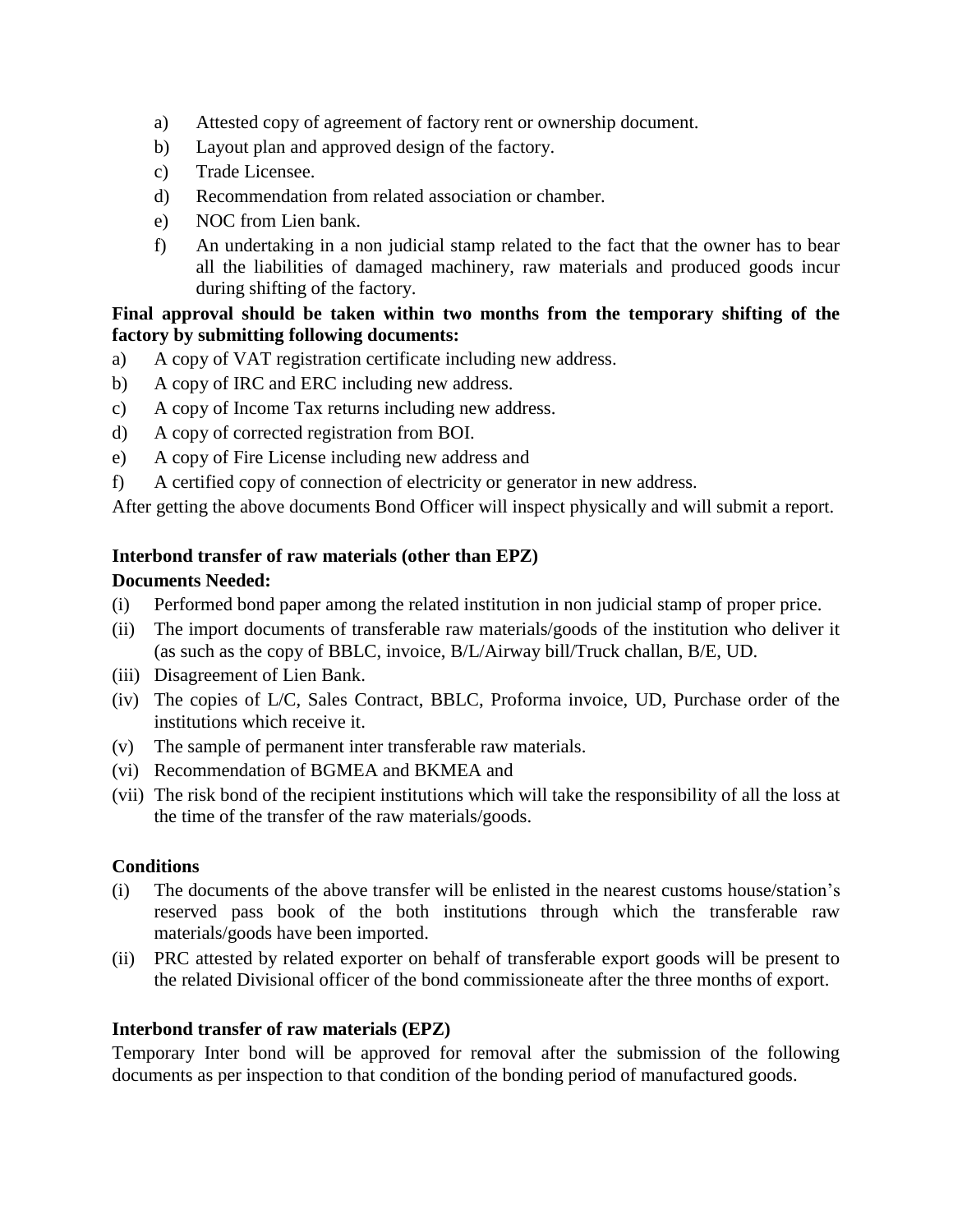- (a) An application attached with description in which reason raw material will be provisionally removed.
- (b) A contract between related factories in the context of removal of raw material.
- (c) Approval letter by Bepza (the content of factories under EPZ)
- (d) An undertaken on non judicial stamp of proper value which is given by removal bonded factory if any type of damage occurred due goods removal.
- (e) Sample of raw material and Foreign currency declaration (to deliver charge), L/C, Proforma invoice in the context of manufacturing goods by removal bonded factory.

#### **Release of Bank Guarantee (For Deemed Exporter)**

- (a) Photocopy of bank guarantee.
- (b) A copy of UP
- (c) Delivery invoice, Mushak-11 invoice (Attested by area VAT Inspector)
- (d) A certificate to that effect on the insurance of export by PRC or related lien bank and in future PRC will be found.

#### **Release of Bank Guarantee (For Direct Exporter)**

- (a) Bill of export, invoice, paching list, BL/Airway bill, copy of truck challan.
- (b) Copy of passbook (part of export),
- (c) PRC (Attested by AD Bank)
- (d) EGM (If necessary Customs Bond Commissionerate will collect)

#### **Issuing Bond License in new format**

- (a) An application form before billing data base form with proper stamp.
- (b) Original copy of Old bond license.
- (c) Update photocopy of house rent or owner's document.
- (d) Photocopy of VAT registration certificate.
- (e) HS code and description of raw materials and it's related goods according to update Bangladesh customs Tariff Heading.

#### **Addition of Lien Bank**

(a) No objection letter reference with C/B of adding lien Bank.

#### **Change of Lien Bank**

- (a) No Objection letter of current lien bank branch bank.
- (b) No objection letter from new adding lien bank with C/B reference.

#### **Change of Lien Bank Branch**

(a) An application form mentioning the bank and branch name.

## **Change of Office Address**

(a) Recommendation of related association.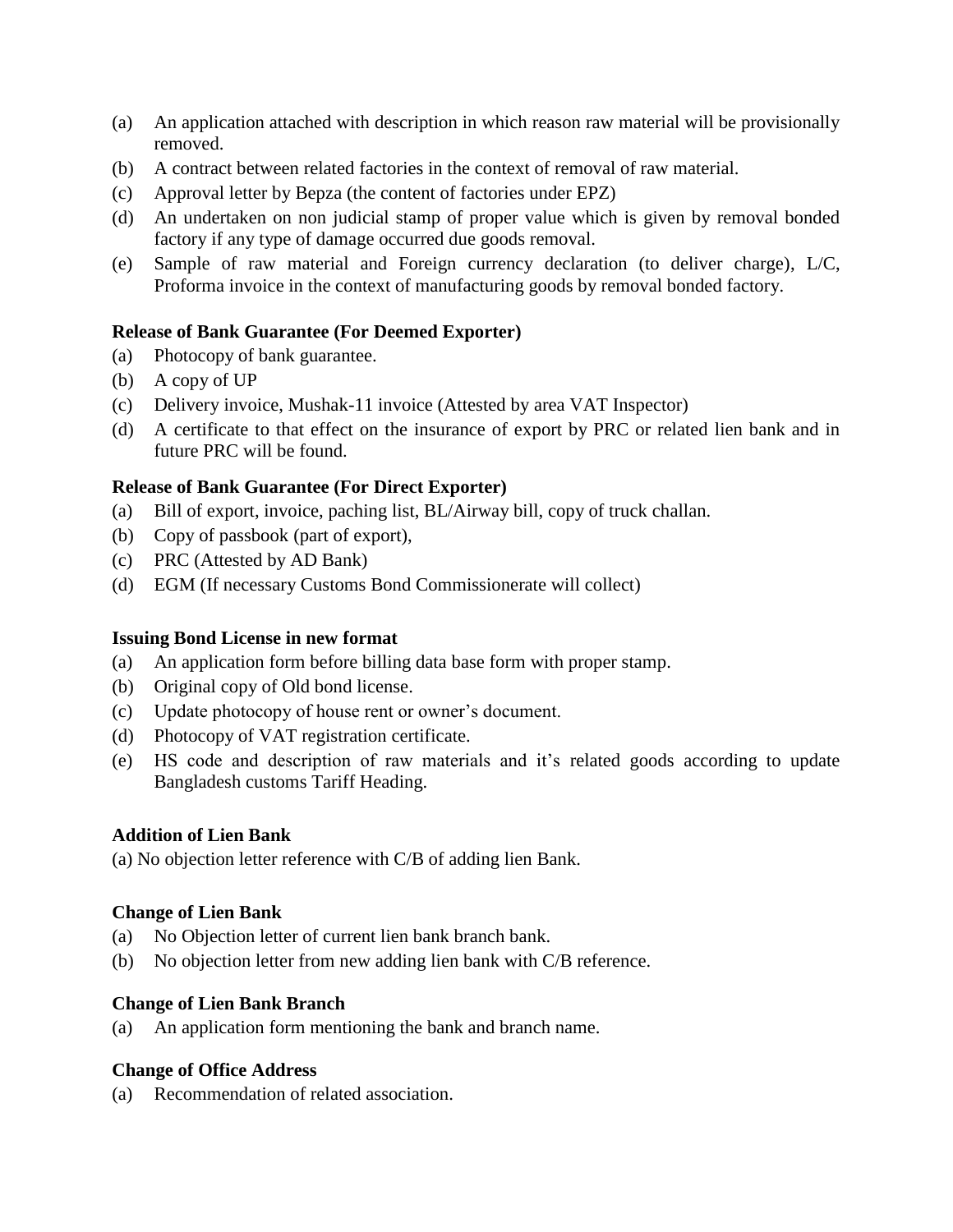(b) Deed of house rent or ownership document of house.

#### **Adding of machinery (for deemed exporter):**

- (a) Copy of imported or purchase machinery documents ex: B/E, LC, Invoice, BL/Air way bill/ Truck challan, mushaok-11 is locally purchased or imported.
- (b) Pro clumation of machinery establishment.
- (c) Catalugue of machinery.

A person who is not below the rank of superintend will examine the following document and examine the factory. They will report after examining the machinery capacity and its related order according to the report new machinery will be given.

#### **Extension of Factory**

- (a) Amendment blue print map which is prepared by certified engineer.
- (b) Deed of factory building or copy of ownership document.
- (c) Recommendation from association.

After getting the application form, if the factory building is got in right form then the approval can he given.

#### **Adding new raw-materials in bond-license**

A company has to apply to divisional officer of related Bond Commissionarate in own pad mentioning the name and H.S code of raw materials if it wants to add new raw materials in its bond License. After physical inspection if the bond officer and related superintend recommend about the raw materials in bond license.

#### **Approval of sample-signature**

- (i) The decision copy of relevant institution managing director's Board Meeting.
- (ii) Certification and application with signature in proper value valued stamp.

## **Extension of Bonding Period of Raw materials**

- (i) Recommendation about the quality of raw materials by association.
- (ii) After receiving that recommendation bond officer physically inspects the stock and quality of the raw-materials and gives his report in a prescribe format which is issued by this office. The order of extending bond period will he issued according to this report.

#### **Auto-renew of bond license**

- (i) Treasury chalan of 5000/-(five thousands) Tk per year as renewal fees;
- (ii) Contract paper of house rent or the ownership deed of factory in necessary
- (iii) IRC/ERC
- (iv) Copy of trade license
- (v) Recommendation of association.

## **Adjustment of bonded period expired fabric/yarn**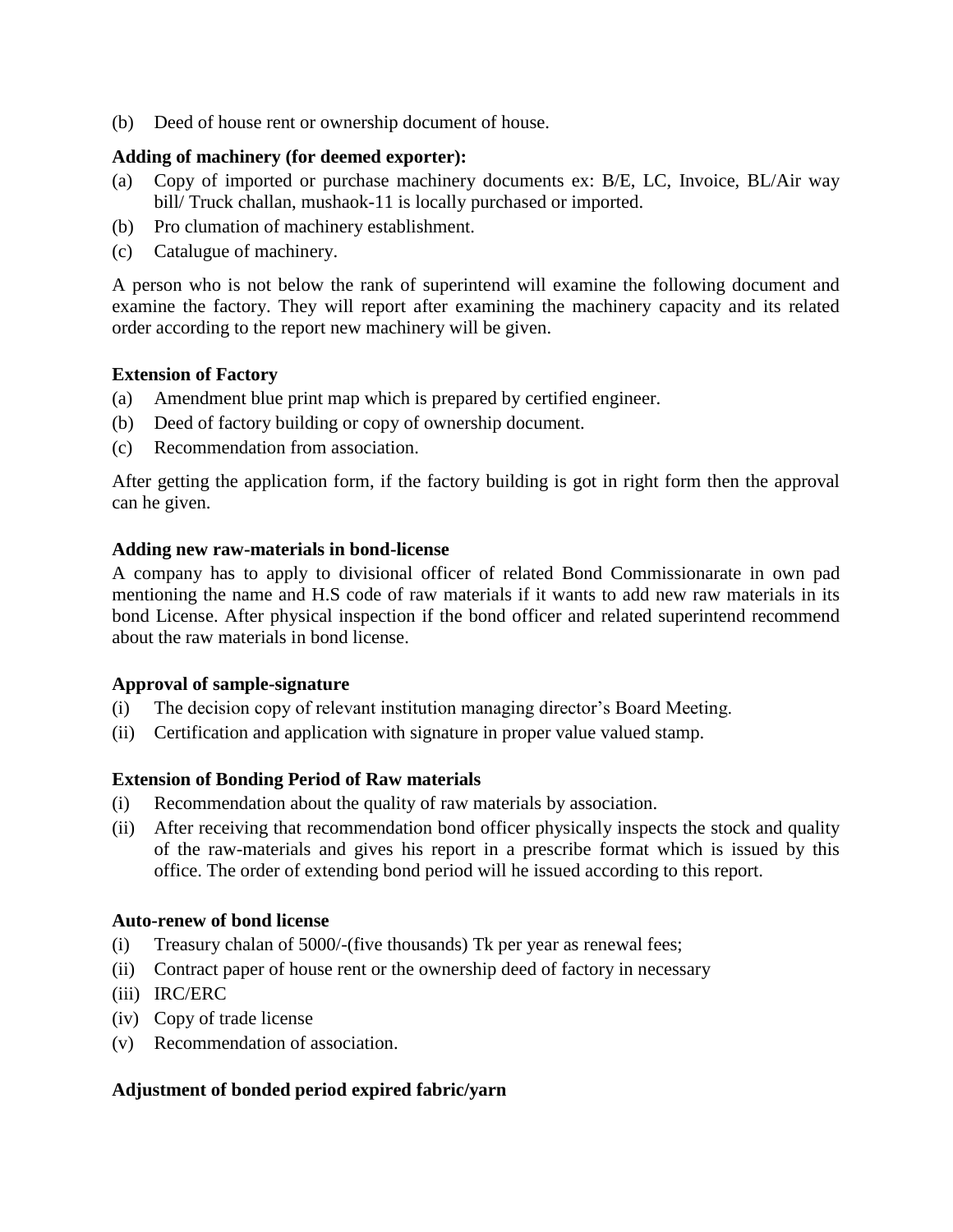- (i) Following documents will be submitted for adjustment to extend bonding period and audit of fabrics/yarn which date are expired
- (ii) All documents which is related with import
- (iii) Bill of export, Invoice/ Proforma Invoice or Indent, BL, Aim way bill/Track Chalan, UD copy, Passbook, PRC
- (iv) Recommendation of the association.

## **Re-export of faulty raw materials imported**

- (i) Import Invoice
- (ii) Import Packing List
- (iii) Import bill of entry
- (iv) Import BL/AWB/TR
- (v) Acceptance letter form the original exporter
- (vi) NOC from Lien Bank
- (vii) Permission from Bangladesh Bank
- (viii) Approval of Chief Contoller of Import and Export (CCI&E), and
- (ix) Request from the concern busniness association (if any).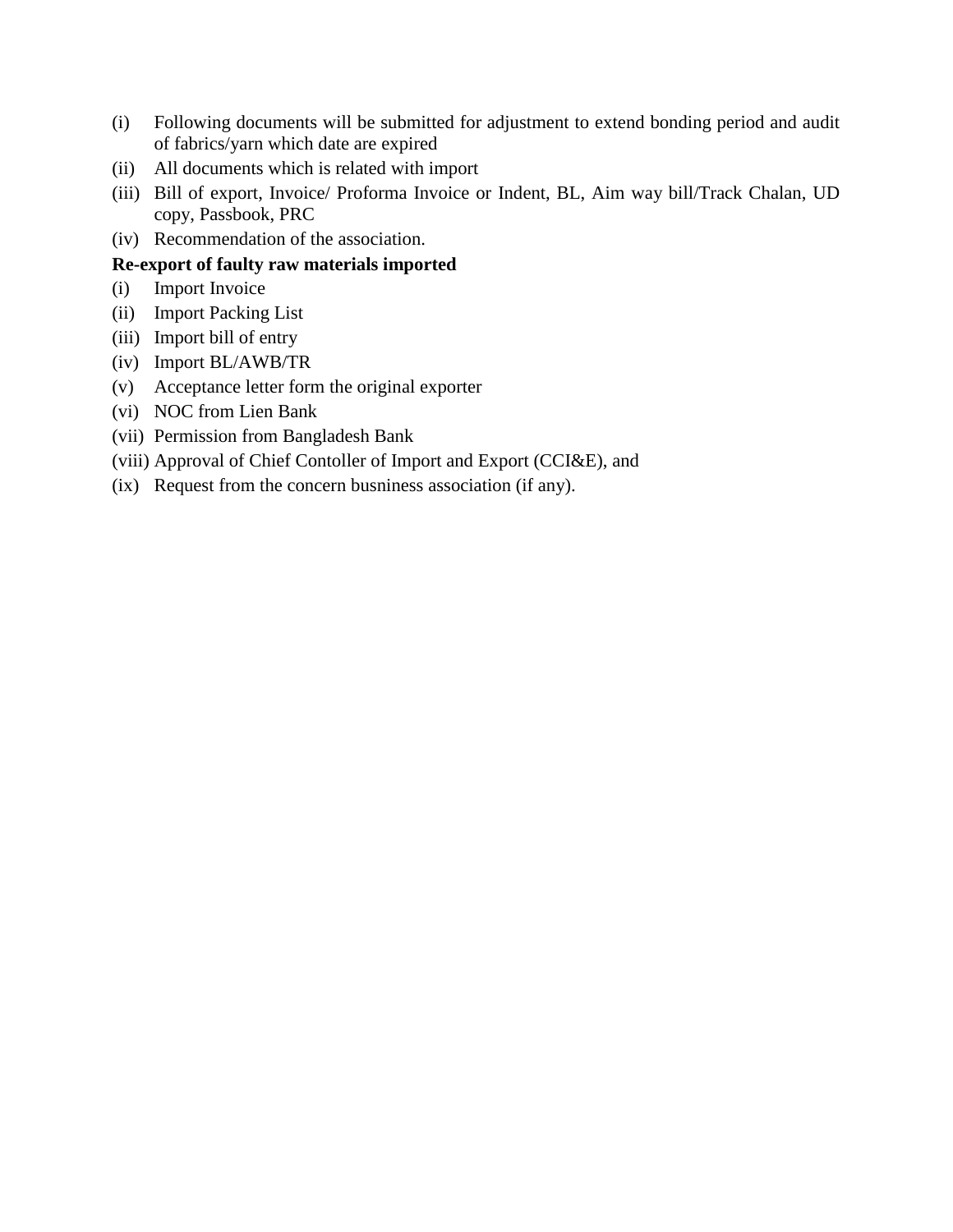# *কাস্টমস* বন্ড কমিশনারেট, ঢাকা *Gi bZzb eÛ jvB‡mÝ Av‡e`‡bi dig (Bs‡iwR)*

## **BOND LICENSE APPLICATION FORM**

## **Section A**

| 2. Address of the Manufacturing Unit<br>Holding No.<br>Road No.<br>Area/Village<br>Mowja<br>Union<br>Upazila<br>District<br>Police station<br>Ward<br>City Corporation/Powrashova<br>Phone/PABX no<br>Fax no.<br>Mobile no<br>E-mail<br>3. Name of the Head Office<br>4. Address of the Head Office<br>Holding No.<br>Road No.<br>Area/Village<br>Mowja<br>Union<br>Upazila<br>District<br>Police station<br>Ward<br>City Corporation/Powrashova<br>Phone/PABX no<br>Fax no.<br>Mobile no<br>E-mail<br>5. Manufacturing Unit Premises [Please tick]<br>5a<br>Hired<br>Deed no, if any<br>CS Dag No<br>Date<br>RS Dag No<br>Exp.<br>Dalil no, if any<br>CS Dag No<br>Owned<br>Date<br>RS Dag No<br>5b. Whether there was any other bonded factory before at the same<br>Yes<br>No<br>premises<br>If Yes, Bond License No., if any<br><b>Special Bonded</b> | 1. Name of the Manufacturing Unit |  |  |  |  |  |
|-----------------------------------------------------------------------------------------------------------------------------------------------------------------------------------------------------------------------------------------------------------------------------------------------------------------------------------------------------------------------------------------------------------------------------------------------------------------------------------------------------------------------------------------------------------------------------------------------------------------------------------------------------------------------------------------------------------------------------------------------------------------------------------------------------------------------------------------------------------|-----------------------------------|--|--|--|--|--|
|                                                                                                                                                                                                                                                                                                                                                                                                                                                                                                                                                                                                                                                                                                                                                                                                                                                           |                                   |  |  |  |  |  |
|                                                                                                                                                                                                                                                                                                                                                                                                                                                                                                                                                                                                                                                                                                                                                                                                                                                           |                                   |  |  |  |  |  |
|                                                                                                                                                                                                                                                                                                                                                                                                                                                                                                                                                                                                                                                                                                                                                                                                                                                           |                                   |  |  |  |  |  |
|                                                                                                                                                                                                                                                                                                                                                                                                                                                                                                                                                                                                                                                                                                                                                                                                                                                           |                                   |  |  |  |  |  |
|                                                                                                                                                                                                                                                                                                                                                                                                                                                                                                                                                                                                                                                                                                                                                                                                                                                           |                                   |  |  |  |  |  |
|                                                                                                                                                                                                                                                                                                                                                                                                                                                                                                                                                                                                                                                                                                                                                                                                                                                           |                                   |  |  |  |  |  |
|                                                                                                                                                                                                                                                                                                                                                                                                                                                                                                                                                                                                                                                                                                                                                                                                                                                           |                                   |  |  |  |  |  |
|                                                                                                                                                                                                                                                                                                                                                                                                                                                                                                                                                                                                                                                                                                                                                                                                                                                           |                                   |  |  |  |  |  |
|                                                                                                                                                                                                                                                                                                                                                                                                                                                                                                                                                                                                                                                                                                                                                                                                                                                           |                                   |  |  |  |  |  |
|                                                                                                                                                                                                                                                                                                                                                                                                                                                                                                                                                                                                                                                                                                                                                                                                                                                           |                                   |  |  |  |  |  |
|                                                                                                                                                                                                                                                                                                                                                                                                                                                                                                                                                                                                                                                                                                                                                                                                                                                           |                                   |  |  |  |  |  |
|                                                                                                                                                                                                                                                                                                                                                                                                                                                                                                                                                                                                                                                                                                                                                                                                                                                           |                                   |  |  |  |  |  |
|                                                                                                                                                                                                                                                                                                                                                                                                                                                                                                                                                                                                                                                                                                                                                                                                                                                           |                                   |  |  |  |  |  |
|                                                                                                                                                                                                                                                                                                                                                                                                                                                                                                                                                                                                                                                                                                                                                                                                                                                           |                                   |  |  |  |  |  |
|                                                                                                                                                                                                                                                                                                                                                                                                                                                                                                                                                                                                                                                                                                                                                                                                                                                           |                                   |  |  |  |  |  |
|                                                                                                                                                                                                                                                                                                                                                                                                                                                                                                                                                                                                                                                                                                                                                                                                                                                           |                                   |  |  |  |  |  |
|                                                                                                                                                                                                                                                                                                                                                                                                                                                                                                                                                                                                                                                                                                                                                                                                                                                           |                                   |  |  |  |  |  |
|                                                                                                                                                                                                                                                                                                                                                                                                                                                                                                                                                                                                                                                                                                                                                                                                                                                           |                                   |  |  |  |  |  |
|                                                                                                                                                                                                                                                                                                                                                                                                                                                                                                                                                                                                                                                                                                                                                                                                                                                           |                                   |  |  |  |  |  |
|                                                                                                                                                                                                                                                                                                                                                                                                                                                                                                                                                                                                                                                                                                                                                                                                                                                           |                                   |  |  |  |  |  |
|                                                                                                                                                                                                                                                                                                                                                                                                                                                                                                                                                                                                                                                                                                                                                                                                                                                           |                                   |  |  |  |  |  |
|                                                                                                                                                                                                                                                                                                                                                                                                                                                                                                                                                                                                                                                                                                                                                                                                                                                           |                                   |  |  |  |  |  |
|                                                                                                                                                                                                                                                                                                                                                                                                                                                                                                                                                                                                                                                                                                                                                                                                                                                           |                                   |  |  |  |  |  |
|                                                                                                                                                                                                                                                                                                                                                                                                                                                                                                                                                                                                                                                                                                                                                                                                                                                           |                                   |  |  |  |  |  |
|                                                                                                                                                                                                                                                                                                                                                                                                                                                                                                                                                                                                                                                                                                                                                                                                                                                           |                                   |  |  |  |  |  |
|                                                                                                                                                                                                                                                                                                                                                                                                                                                                                                                                                                                                                                                                                                                                                                                                                                                           |                                   |  |  |  |  |  |
|                                                                                                                                                                                                                                                                                                                                                                                                                                                                                                                                                                                                                                                                                                                                                                                                                                                           |                                   |  |  |  |  |  |
|                                                                                                                                                                                                                                                                                                                                                                                                                                                                                                                                                                                                                                                                                                                                                                                                                                                           |                                   |  |  |  |  |  |
|                                                                                                                                                                                                                                                                                                                                                                                                                                                                                                                                                                                                                                                                                                                                                                                                                                                           |                                   |  |  |  |  |  |
|                                                                                                                                                                                                                                                                                                                                                                                                                                                                                                                                                                                                                                                                                                                                                                                                                                                           |                                   |  |  |  |  |  |
|                                                                                                                                                                                                                                                                                                                                                                                                                                                                                                                                                                                                                                                                                                                                                                                                                                                           |                                   |  |  |  |  |  |
|                                                                                                                                                                                                                                                                                                                                                                                                                                                                                                                                                                                                                                                                                                                                                                                                                                                           |                                   |  |  |  |  |  |
|                                                                                                                                                                                                                                                                                                                                                                                                                                                                                                                                                                                                                                                                                                                                                                                                                                                           |                                   |  |  |  |  |  |
|                                                                                                                                                                                                                                                                                                                                                                                                                                                                                                                                                                                                                                                                                                                                                                                                                                                           |                                   |  |  |  |  |  |
|                                                                                                                                                                                                                                                                                                                                                                                                                                                                                                                                                                                                                                                                                                                                                                                                                                                           |                                   |  |  |  |  |  |
|                                                                                                                                                                                                                                                                                                                                                                                                                                                                                                                                                                                                                                                                                                                                                                                                                                                           |                                   |  |  |  |  |  |
|                                                                                                                                                                                                                                                                                                                                                                                                                                                                                                                                                                                                                                                                                                                                                                                                                                                           |                                   |  |  |  |  |  |
|                                                                                                                                                                                                                                                                                                                                                                                                                                                                                                                                                                                                                                                                                                                                                                                                                                                           |                                   |  |  |  |  |  |
|                                                                                                                                                                                                                                                                                                                                                                                                                                                                                                                                                                                                                                                                                                                                                                                                                                                           |                                   |  |  |  |  |  |
|                                                                                                                                                                                                                                                                                                                                                                                                                                                                                                                                                                                                                                                                                                                                                                                                                                                           | 6. Type of Bond [Please           |  |  |  |  |  |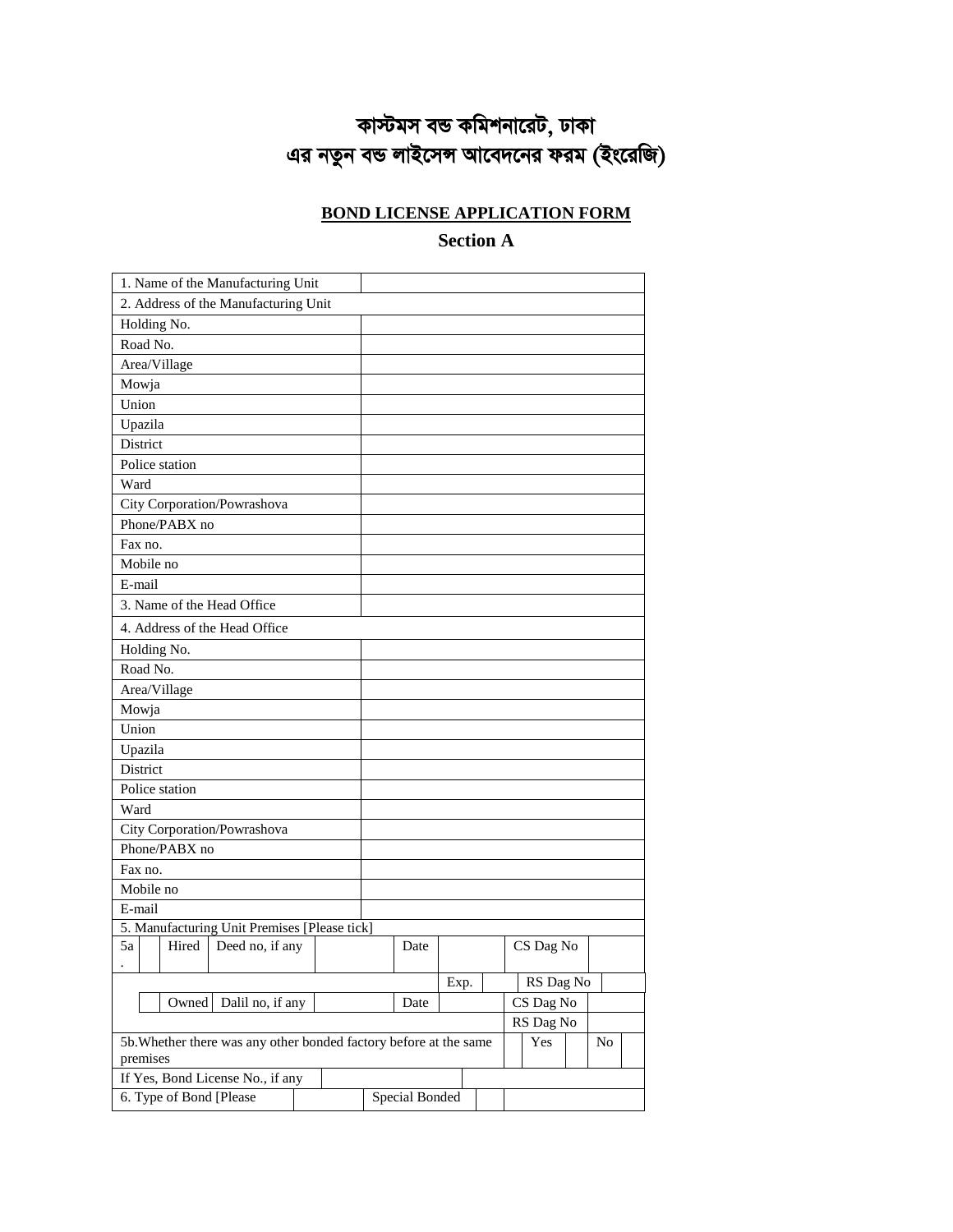| tick]                                  |               | Warehouse     |             |                         |  |                |  |         |                       |      |                               |  |  |     |  |  |  |
|----------------------------------------|---------------|---------------|-------------|-------------------------|--|----------------|--|---------|-----------------------|------|-------------------------------|--|--|-----|--|--|--|
|                                        | Subcategories |               |             |                         |  |                |  |         |                       |      |                               |  |  |     |  |  |  |
|                                        |               |               | Direct      |                         |  |                |  |         |                       |      | Supervised Bond               |  |  |     |  |  |  |
|                                        |               |               |             | Direct & Deemed         |  |                |  |         | Home Consumption Bond |      |                               |  |  |     |  |  |  |
|                                        |               |               |             | Continuous Bond         |  |                |  |         |                       |      | <b>Export processing Zone</b> |  |  |     |  |  |  |
|                                        |               |               |             |                         |  |                |  |         |                       |      | Privileged/Diplomatic         |  |  |     |  |  |  |
|                                        |               |               |             |                         |  |                |  |         |                       |      | Bond                          |  |  |     |  |  |  |
|                                        |               |               |             |                         |  |                |  |         |                       |      | Continuous Bond               |  |  |     |  |  |  |
|                                        |               |               |             |                         |  |                |  |         |                       |      | Commissariat                  |  |  |     |  |  |  |
|                                        |               |               |             |                         |  |                |  |         |                       |      | Deemed                        |  |  |     |  |  |  |
|                                        |               |               |             |                         |  |                |  |         |                       |      | Direct                        |  |  |     |  |  |  |
|                                        |               |               |             |                         |  |                |  |         |                       |      | Direct & Deemed               |  |  |     |  |  |  |
| 7. Category of Bond [Please tick]      |               |               |             |                         |  |                |  |         |                       |      |                               |  |  |     |  |  |  |
| A (100% Foreign                        |               |               |             | B (Both Local & Foreign |  |                |  |         |                       |      | C (100% Local                 |  |  |     |  |  |  |
| investment)                            |               |               | investment) |                         |  |                |  |         |                       |      | investment)                   |  |  |     |  |  |  |
|                                        |               |               | Number      |                         |  |                |  |         |                       | Date |                               |  |  |     |  |  |  |
| 8. TIN                                 |               |               |             |                         |  | Issue          |  |         |                       |      |                               |  |  |     |  |  |  |
| 9. BOI / BSCIC Reg. no.<br>10. ERC no. |               |               |             |                         |  | Issue<br>Issue |  |         |                       |      |                               |  |  |     |  |  |  |
|                                        |               | Exp.          |             |                         |  |                |  |         |                       |      |                               |  |  |     |  |  |  |
| 11. IRC no.                            |               |               |             |                         |  | Issue          |  |         |                       |      |                               |  |  |     |  |  |  |
|                                        |               | Exp.          |             |                         |  |                |  |         |                       |      |                               |  |  |     |  |  |  |
| 12. VAT Reg. no. (BIN)                 |               |               |             |                         |  | Issue          |  |         |                       |      |                               |  |  |     |  |  |  |
| 13. Trade License no.                  |               |               |             |                         |  | Issue          |  |         |                       |      |                               |  |  |     |  |  |  |
|                                        |               | Exp.          |             |                         |  |                |  |         |                       |      |                               |  |  |     |  |  |  |
| 14. Fire License no.                   |               | Exp           |             |                         |  | Date           |  |         |                       |      |                               |  |  |     |  |  |  |
| 15. Enrolment (if any):                |               |               |             |                         |  |                |  |         |                       |      |                               |  |  |     |  |  |  |
| Enrolled with<br>a.                    |               | <b>BGMEA</b>  |             |                         |  |                |  |         |                       |      |                               |  |  |     |  |  |  |
| [tick]                                 |               |               |             |                         |  |                |  |         |                       |      |                               |  |  |     |  |  |  |
| Membership no<br>b.                    |               |               |             |                         |  |                |  |         |                       |      |                               |  |  |     |  |  |  |
|                                        |               |               |             |                         |  |                |  |         |                       |      |                               |  |  |     |  |  |  |
|                                        |               |               |             |                         |  |                |  |         |                       |      |                               |  |  |     |  |  |  |
| 16. Environmental                      |               |               |             | Issue                   |  |                |  |         |                       |      |                               |  |  |     |  |  |  |
| Certificate no                         |               |               |             | Exp.                    |  |                |  |         |                       |      |                               |  |  |     |  |  |  |
| (If Applicable)                        |               |               |             |                         |  |                |  |         |                       |      |                               |  |  |     |  |  |  |
| 17. Lien Bank                          |               |               |             |                         |  |                |  |         |                       |      |                               |  |  |     |  |  |  |
| Code<br>Name                           |               | <b>Branch</b> |             |                         |  |                |  | Address |                       |      |                               |  |  | Fax |  |  |  |
|                                        |               |               |             |                         |  |                |  |         |                       |      |                               |  |  |     |  |  |  |
|                                        |               |               |             |                         |  |                |  |         |                       |      |                               |  |  |     |  |  |  |
|                                        |               |               |             |                         |  |                |  |         |                       |      |                               |  |  |     |  |  |  |
|                                        |               |               |             |                         |  |                |  |         |                       |      |                               |  |  |     |  |  |  |

#### **Section B**

## 18. Owner's Information

|  | Ownership Category [tick]: |             |                        |                  |
|--|----------------------------|-------------|------------------------|------------------|
|  | Proprietorship             | Partnership | <b>Private Limited</b> | Public<br>Limite |
|  |                            |             |                        |                  |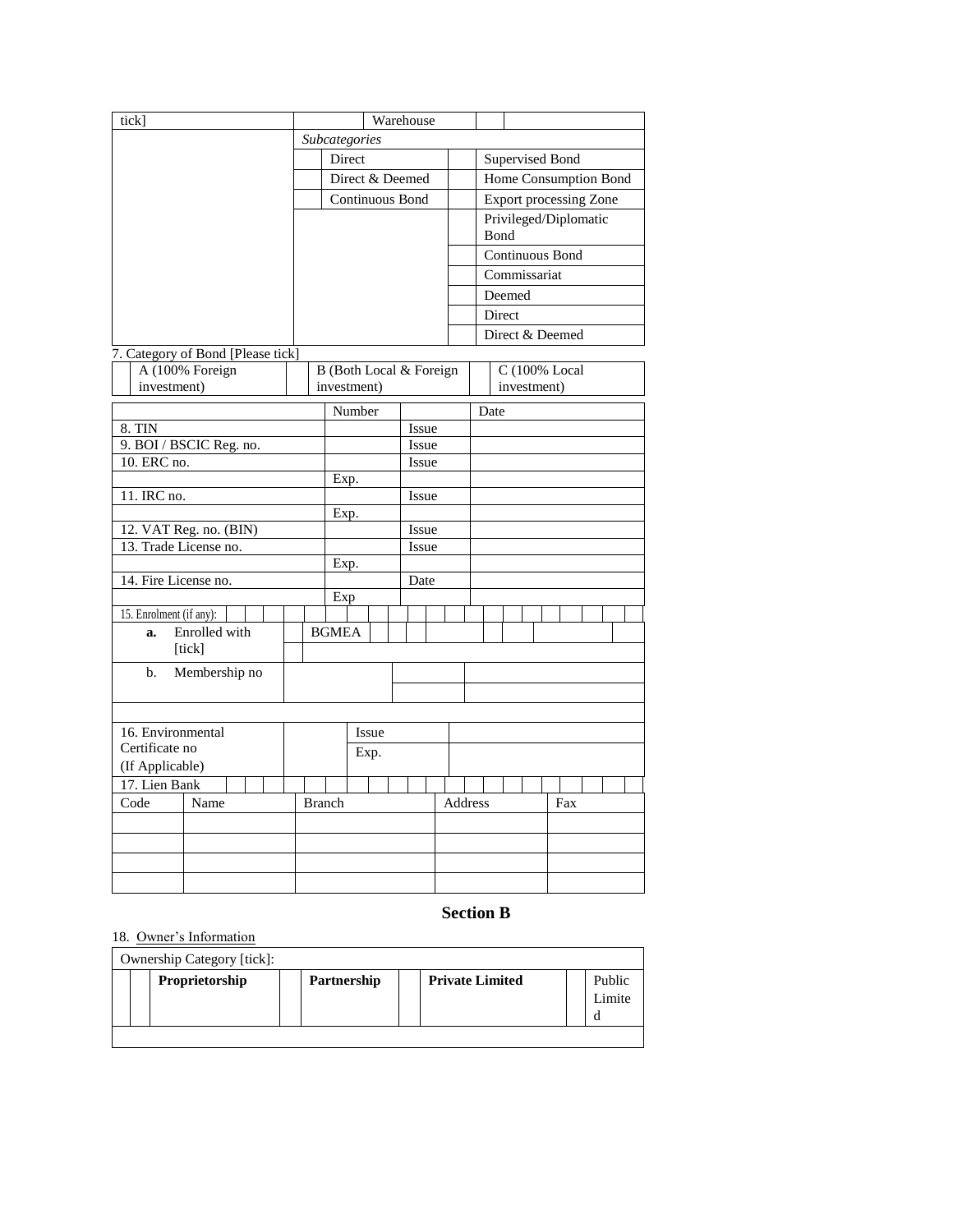| Name of                               |                         |      |                                                       |
|---------------------------------------|-------------------------|------|-------------------------------------------------------|
| Proprietor/Chairman or                |                         |      |                                                       |
| <b>MD/Managing Partner</b>            |                         |      |                                                       |
| <b>Father/Husband's Name</b>          |                         |      |                                                       |
| <b>TIN</b>                            |                         | Date |                                                       |
| <b>Present Address</b>                |                         |      |                                                       |
| <b>Permanent Address</b>              |                         |      |                                                       |
| Residence Phone no.                   |                         |      |                                                       |
| Mobile no.                            |                         |      |                                                       |
| Passport no. (if any)                 |                         | Date |                                                       |
| Place of Issue of passport,<br>if any |                         |      |                                                       |
| National ID No (For<br>Bangladeshi)   |                         |      |                                                       |
| <b>Signature and Photo</b>            | Put your signature here |      | Attach one copy<br>passport size recent<br>photograph |

19. Director's/Partner's Information (for Limited/Partnership Company)

| <b>Name</b>                                |      |  |
|--------------------------------------------|------|--|
| <b>Father/Husband's Name</b>               |      |  |
| <b>TIN</b>                                 | Date |  |
| <b>Present Address</b>                     |      |  |
| <b>Permanent Address</b>                   |      |  |
| Residence Phone no.                        |      |  |
| Mobile no.                                 |      |  |
| Passport no. (if any)                      | Date |  |
| Place of Issue of passport,<br>if any      |      |  |
| <b>National ID No (For</b><br>Bangladeshi) |      |  |
| Percentage of Share                        |      |  |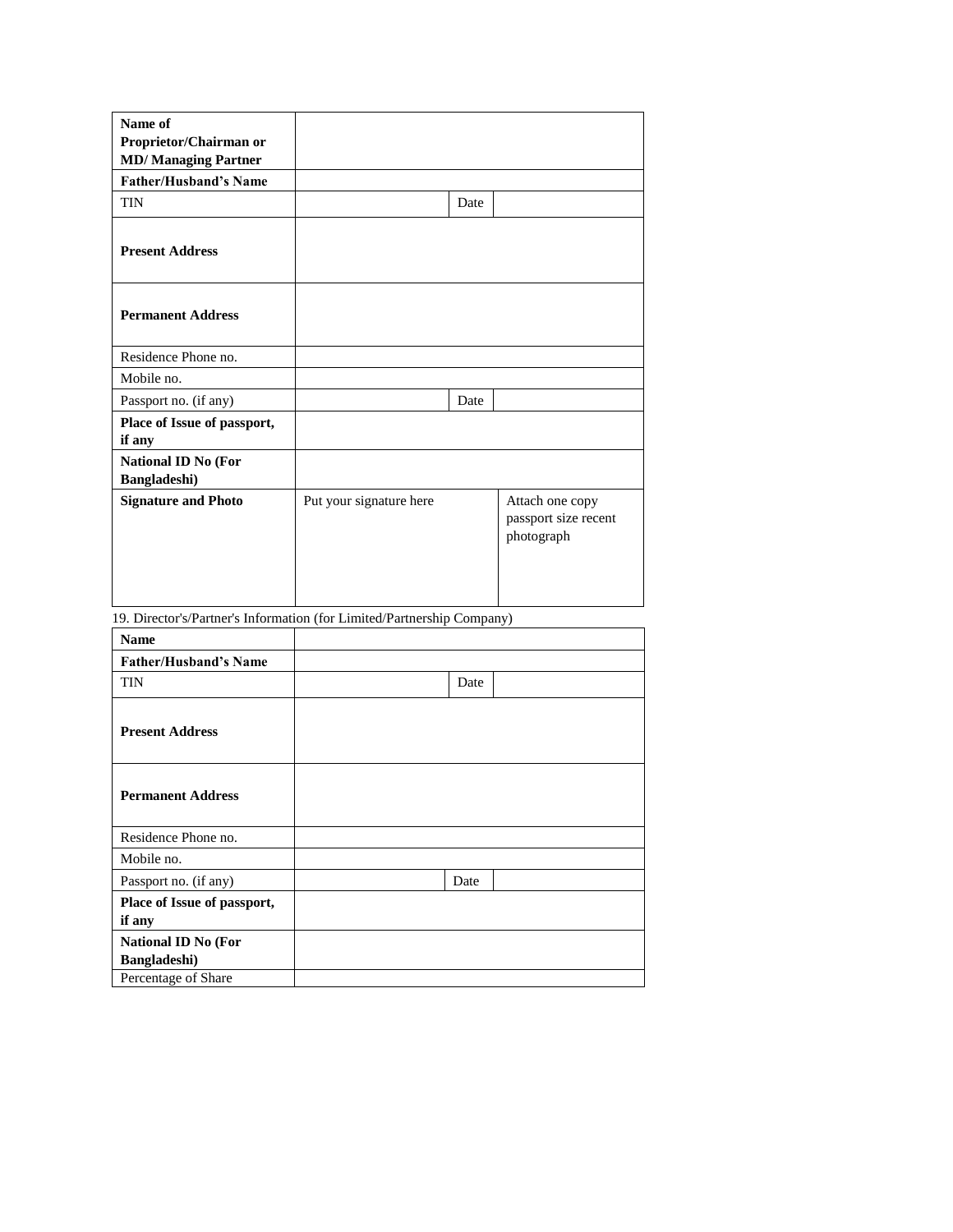| <b>Signature and Photo</b> | Put your signature here | Attach one copy passport<br>size recent photograph |
|----------------------------|-------------------------|----------------------------------------------------|
|                            |                         |                                                    |

*(Please use separate sheet if needed)*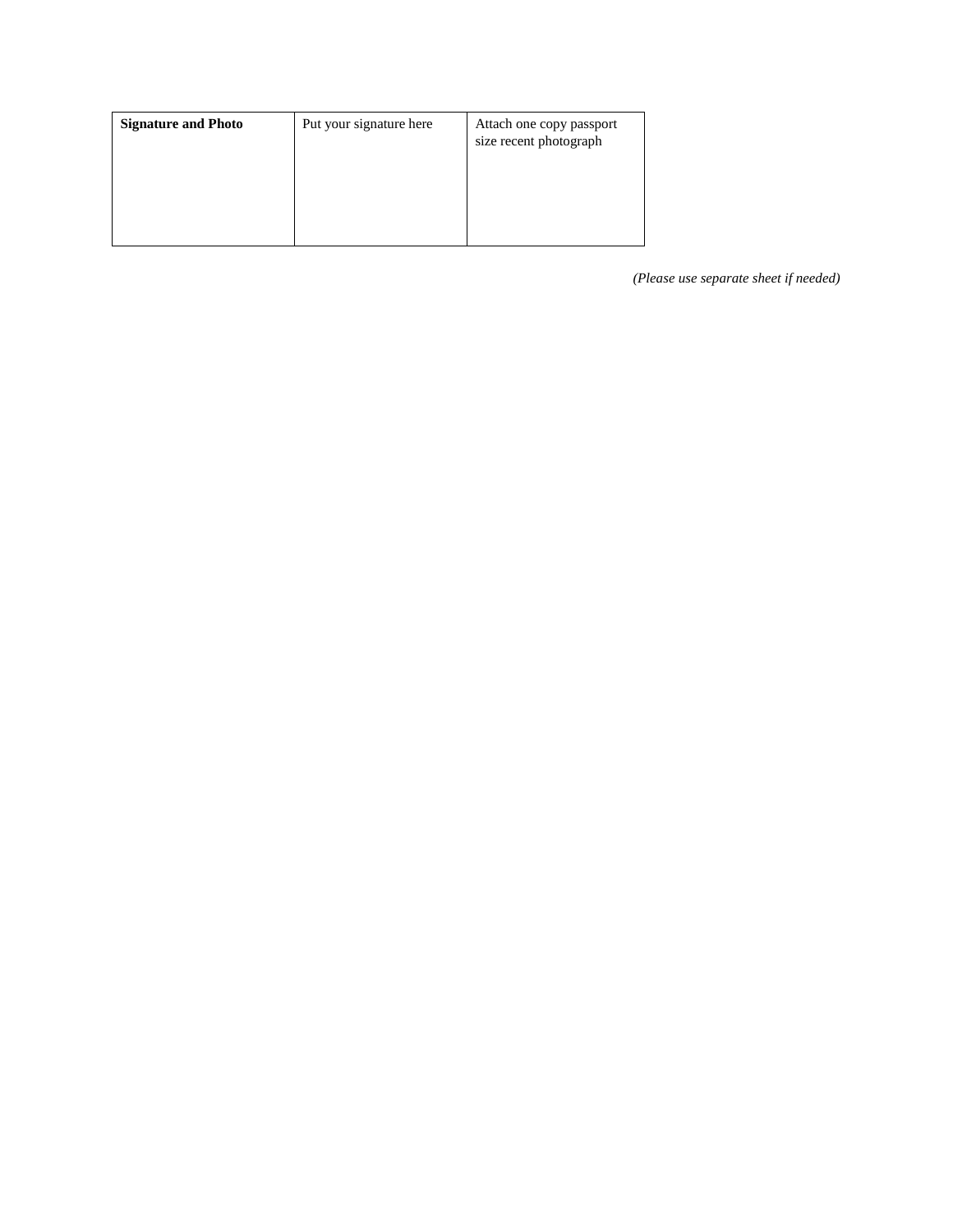#### **Section C**

#### 20. Manufactured Goods Information

Description of Goods to be manufactured (as per the reg. No. of BOI/BSCIC/.................................)

| Sl. No. | HS Code | <b>Commercial Description</b> |
|---------|---------|-------------------------------|
|         |         |                               |
|         |         |                               |
|         |         |                               |

21. Total Area of the factory

| $SL$ Length (ft) | Width (ft) | Area $(Sq-ft)$ |
|------------------|------------|----------------|
|                  |            |                |

#### 22. Raw Materials Warehouse:

| $SL$ Length $(ft)$ | Width (ft) | Height (ft) | Volume (Cubic-ft) |
|--------------------|------------|-------------|-------------------|
|                    |            |             |                   |

#### 23. Finished Goods Warehouse (If Applicable):

| <b>SL</b> | Length $(ft)$ | Width $(ft)$ | Height $($ ft $)$ | Volume (Cubic-ft) |
|-----------|---------------|--------------|-------------------|-------------------|
|           |               |              |                   |                   |

#### 24. Raw Materials Information:

Description of Raw Materials and Accessories (if applicable) as per the installed machineries:

| Sl. No. | HS Code | <b>Commercial Description</b> |
|---------|---------|-------------------------------|
|         |         |                               |
|         |         |                               |
|         |         |                               |
|         |         |                               |

*(Please use separate sheet if needed)*

*(Please use separate sheet if needed)*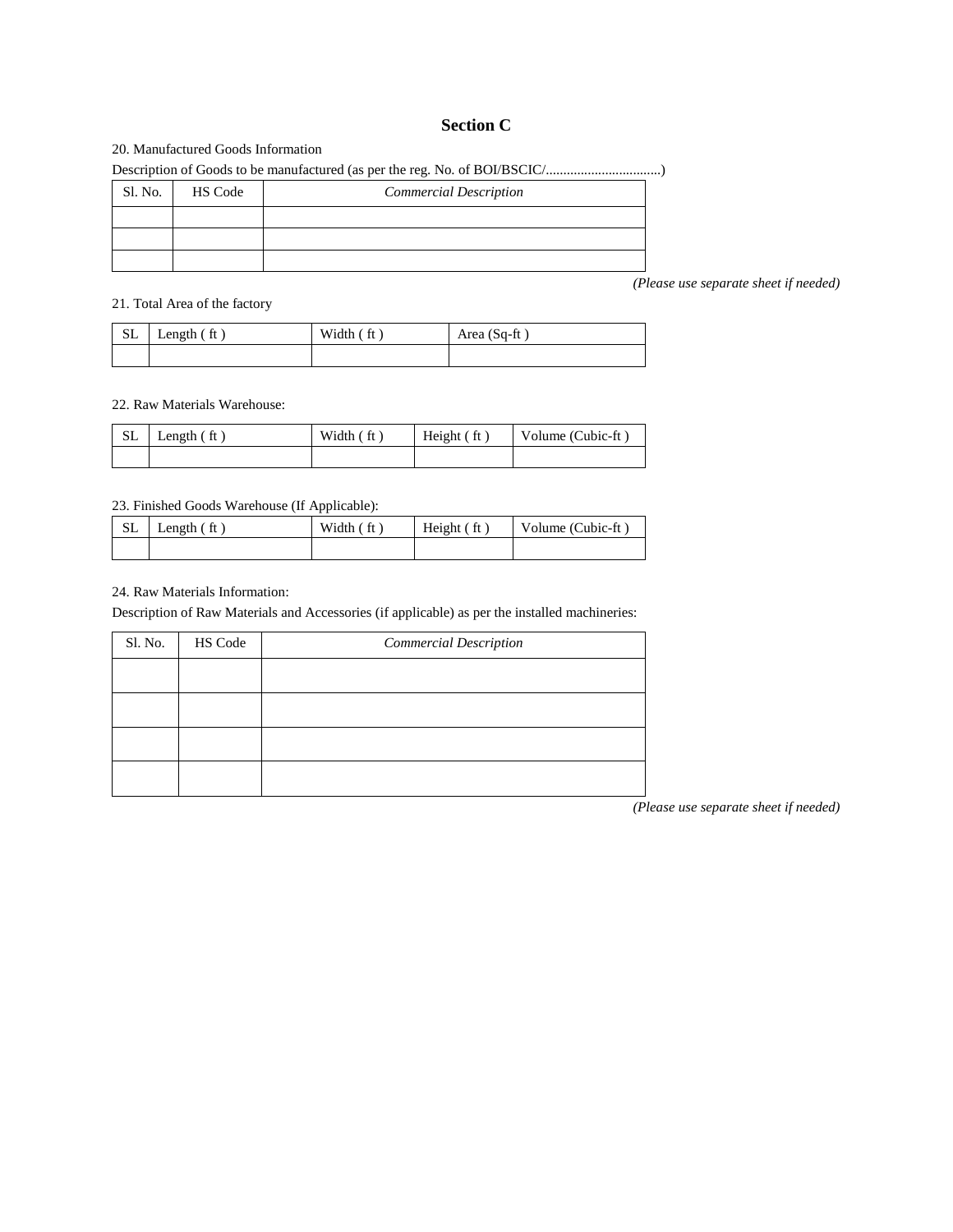#### **Section D**

#### 25. Installed Machineries Information

25a. Description of the Machineries:

|                | -- -- ----                   |      |  |
|----------------|------------------------------|------|--|
| a.             | Description                  |      |  |
| b.             | <b>Brand Name</b>            |      |  |
| c.             | Model No.                    |      |  |
| d.             | Manufacturing Year           |      |  |
| e.             | Country Of Origin            |      |  |
| $\mathbf f$    | Date Of Installation         |      |  |
| g.             | B/E No or VAT Challan<br>No. | Date |  |
| h.             | BL No.                       | Date |  |
| $\mathbf{i}$ . | Invoice No.                  | Date |  |
| j.             | LC No.                       | Date |  |
| k.             | No. of Machines              |      |  |

*(Please use separate sheet if needed)*

25b. Product wise mother and auxiliary machineries and total production capacity:

| S1             | HS Code<br>of the<br>Product to<br>be<br>produced | Commercial<br>description of<br>the Product<br>to be<br>$\operatorname{produced}$ | Mother<br>Machine's<br>Description | Quantity/<br>No. of<br>mother<br>machine<br>of this<br>type | Auxiliary<br>Machines'<br>Descriptions | Annual<br>Total<br>Production<br>Capacity<br>of the<br>Mother<br>Machine | Unit |
|----------------|---------------------------------------------------|-----------------------------------------------------------------------------------|------------------------------------|-------------------------------------------------------------|----------------------------------------|--------------------------------------------------------------------------|------|
| a.             |                                                   |                                                                                   |                                    |                                                             | 1.                                     |                                                                          |      |
|                |                                                   |                                                                                   |                                    |                                                             | 2.                                     |                                                                          |      |
|                |                                                   |                                                                                   |                                    |                                                             | 3.                                     |                                                                          |      |
|                |                                                   |                                                                                   |                                    |                                                             | 4.                                     |                                                                          |      |
|                |                                                   |                                                                                   |                                    |                                                             | 5.                                     |                                                                          |      |
| b.             |                                                   |                                                                                   |                                    |                                                             | $1.$                                   |                                                                          |      |
|                |                                                   |                                                                                   |                                    |                                                             | 2.                                     |                                                                          |      |
|                |                                                   |                                                                                   |                                    |                                                             | 3.                                     |                                                                          |      |
|                |                                                   |                                                                                   |                                    |                                                             | 4.                                     |                                                                          |      |
|                |                                                   |                                                                                   |                                    |                                                             | 5.                                     |                                                                          |      |
| $\mathbf{c}$ . |                                                   |                                                                                   |                                    |                                                             | $1.$                                   |                                                                          |      |
|                |                                                   |                                                                                   |                                    |                                                             | 2.                                     |                                                                          |      |
|                |                                                   |                                                                                   |                                    |                                                             | 3.                                     |                                                                          |      |
|                |                                                   |                                                                                   |                                    |                                                             | 4.                                     |                                                                          |      |
|                |                                                   |                                                                                   |                                    |                                                             | 5.                                     |                                                                          |      |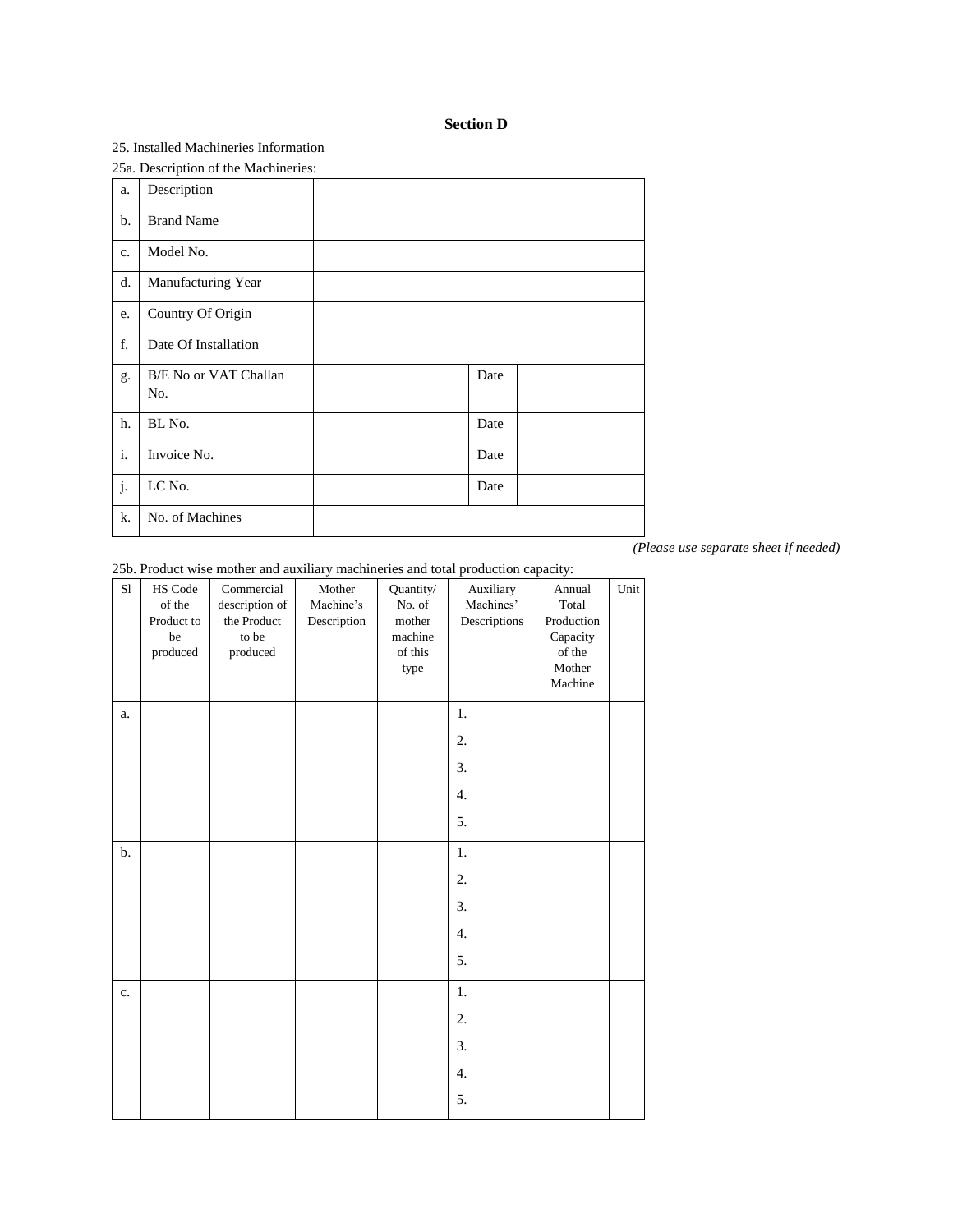#### *(Please use separate sheet if needed)*

|           | ---------<br>26a. Particulars of Importation<br>for installed machineries: |      | ⊸                                            |      |                                            |      |                           |                              |
|-----------|----------------------------------------------------------------------------|------|----------------------------------------------|------|--------------------------------------------|------|---------------------------|------------------------------|
| SL.<br>no | B/E<br>no                                                                  | Date | Indemnity /<br>Undertaking<br>N <sub>0</sub> | Date | Cash<br>Memo<br>/Challan/<br>Voucher<br>no | Date | Due<br>date of<br>release | Actual<br>date of<br>release |
|           |                                                                            |      |                                              |      |                                            |      |                           |                              |

26. Indemnity Bond/Undertaking for import of Machineries (if any)

*(Please use separate sheet if needed)*

#### 26b. If it is purchased from other bonded factory (after release of indemnity bond/Undertaking by importer)

| <b>SL</b> | Clearance<br>certificate No<br>From the BOI<br>/BSCIC/ | Date | Permission<br>from Bond<br>authority | Date | Transferor<br>lien bank<br>NOC no | Date | Bank<br>Code | Bank<br>Name | Bank<br><b>Address</b> |
|-----------|--------------------------------------------------------|------|--------------------------------------|------|-----------------------------------|------|--------------|--------------|------------------------|
|           |                                                        |      |                                      |      |                                   |      |              |              |                        |
|           |                                                        |      |                                      |      |                                   |      |              |              |                        |
|           |                                                        |      |                                      |      |                                   |      |              |              |                        |
|           |                                                        |      |                                      |      |                                   |      |              |              |                        |
|           |                                                        |      |                                      |      |                                   |      |              |              |                        |

*(Please use separate sheet if needed)*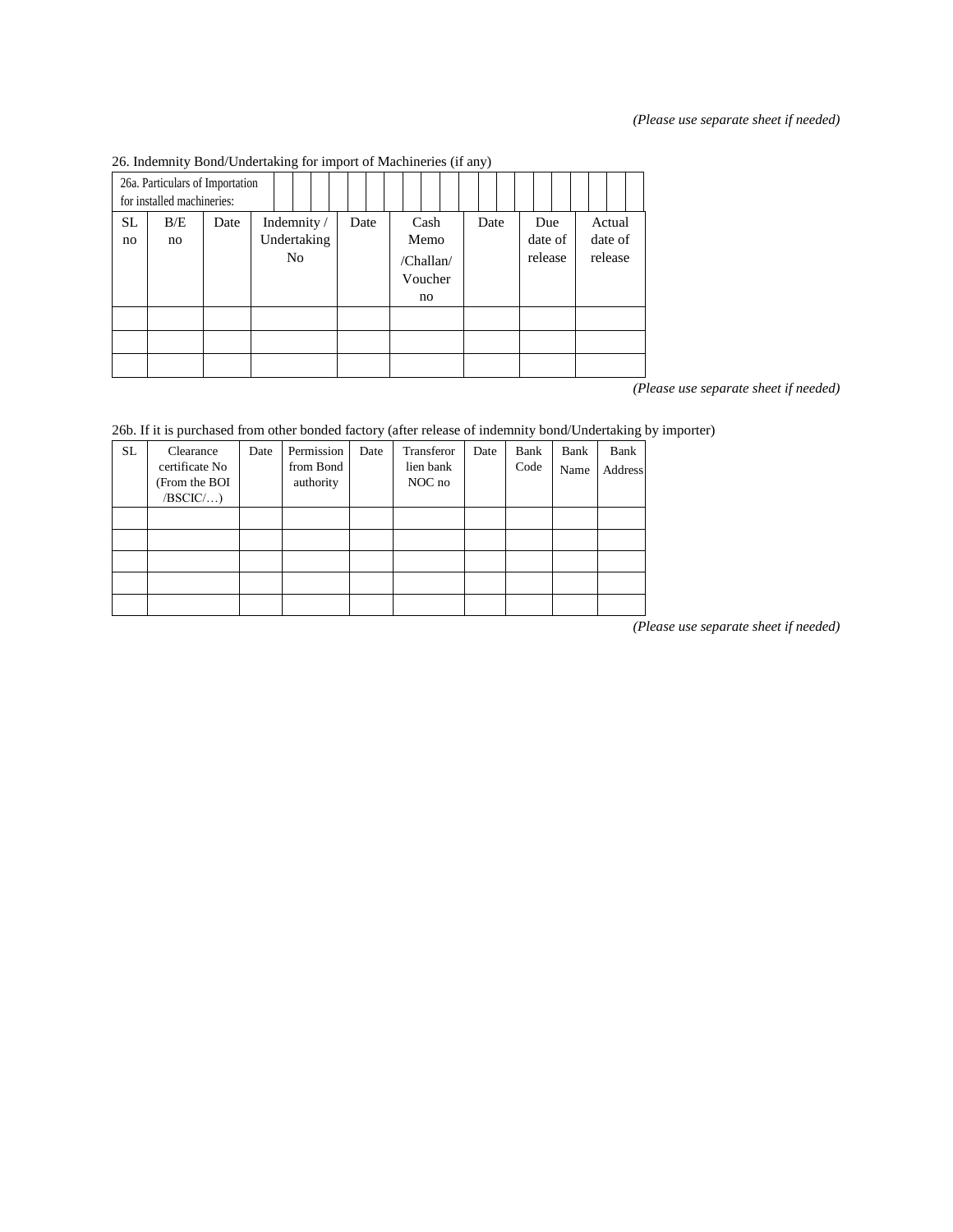| $\overline{\text{SL}}$ | <b>HSCODE</b> | Description of the<br>commodities | Specification/<br>Grade | Quantity | Unit |
|------------------------|---------------|-----------------------------------|-------------------------|----------|------|
|                        |               |                                   |                         |          |      |
|                        |               |                                   |                         |          |      |
|                        |               |                                   |                         |          |      |
|                        |               |                                   |                         |          |      |
|                        |               |                                   |                         |          |      |
|                        |               |                                   |                         |          |      |
|                        |               |                                   |                         |          |      |
|                        |               |                                   |                         |          |      |
|                        |               |                                   |                         |          |      |
|                        |               |                                   |                         |          |      |
|                        |               |                                   |                         |          |      |
|                        |               |                                   |                         |          |      |
|                        |               |                                   |                         |          |      |
|                        |               |                                   |                         |          |      |
|                        |               |                                   |                         |          |      |
|                        |               |                                   |                         |          |      |
|                        |               |                                   |                         |          |      |
|                        |               |                                   |                         |          |      |
|                        |               |                                   |                         |          |      |

#### 27. Annual Import/local purchase Entitlement for raw materials:

*(Please use separate sheet if needed)*

#### **Section E**

#### 28. Information of associate business (applicable for all Directors/partners)

| a. | Name of the person who is doing the<br>associate business |  |
|----|-----------------------------------------------------------|--|
| b. | TIN of that person                                        |  |
| C  | NID of that person                                        |  |
| d. | Name of the associate business                            |  |
| e. | Address of the associate business                         |  |
| f. | BIN of the associate business                             |  |
| g. | TIN of the associate business                             |  |
| h. | Nature of the associate business                          |  |
| i. | Position of that person in associate<br>business          |  |
| j. | Share of that person in associate business                |  |

*(Please use separate sheet if needed)*

29. Information about authorized signatory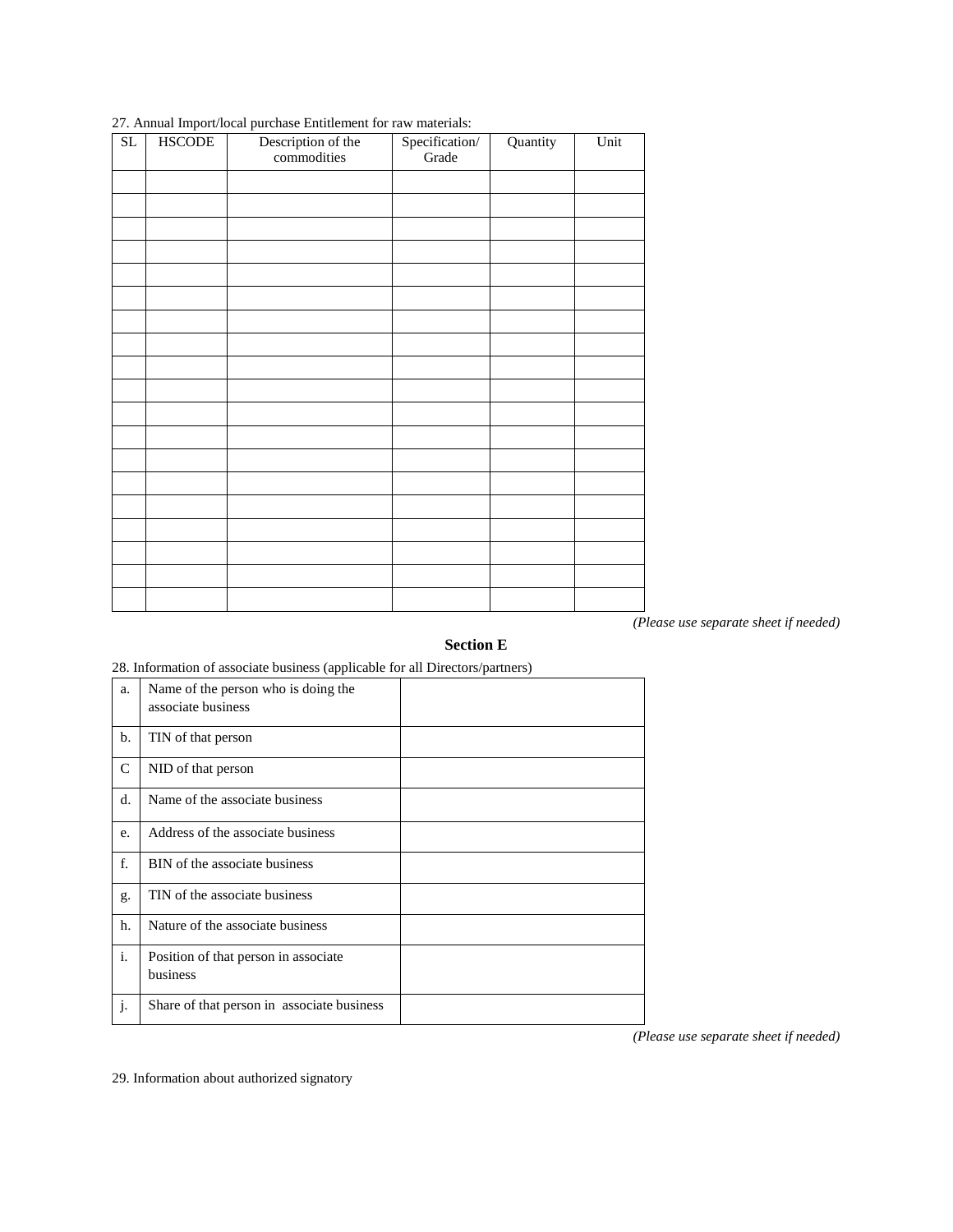| signatory | signatory |
|-----------|-----------|
|           |           |
|           |           |
|           |           |
|           |           |

| 30. DECLARATION (by Chairman/MD/Proprietor/Sole Partner)                                                    |      |  |  |  |  |
|-------------------------------------------------------------------------------------------------------------|------|--|--|--|--|
| I declare that the particulars supplied by me in this application are correct and true in<br>every respect. |      |  |  |  |  |
| Name (in BLOCK)<br>letters)                                                                                 |      |  |  |  |  |
| Signature and seal                                                                                          |      |  |  |  |  |
| Designation of<br>signatory                                                                                 | Date |  |  |  |  |